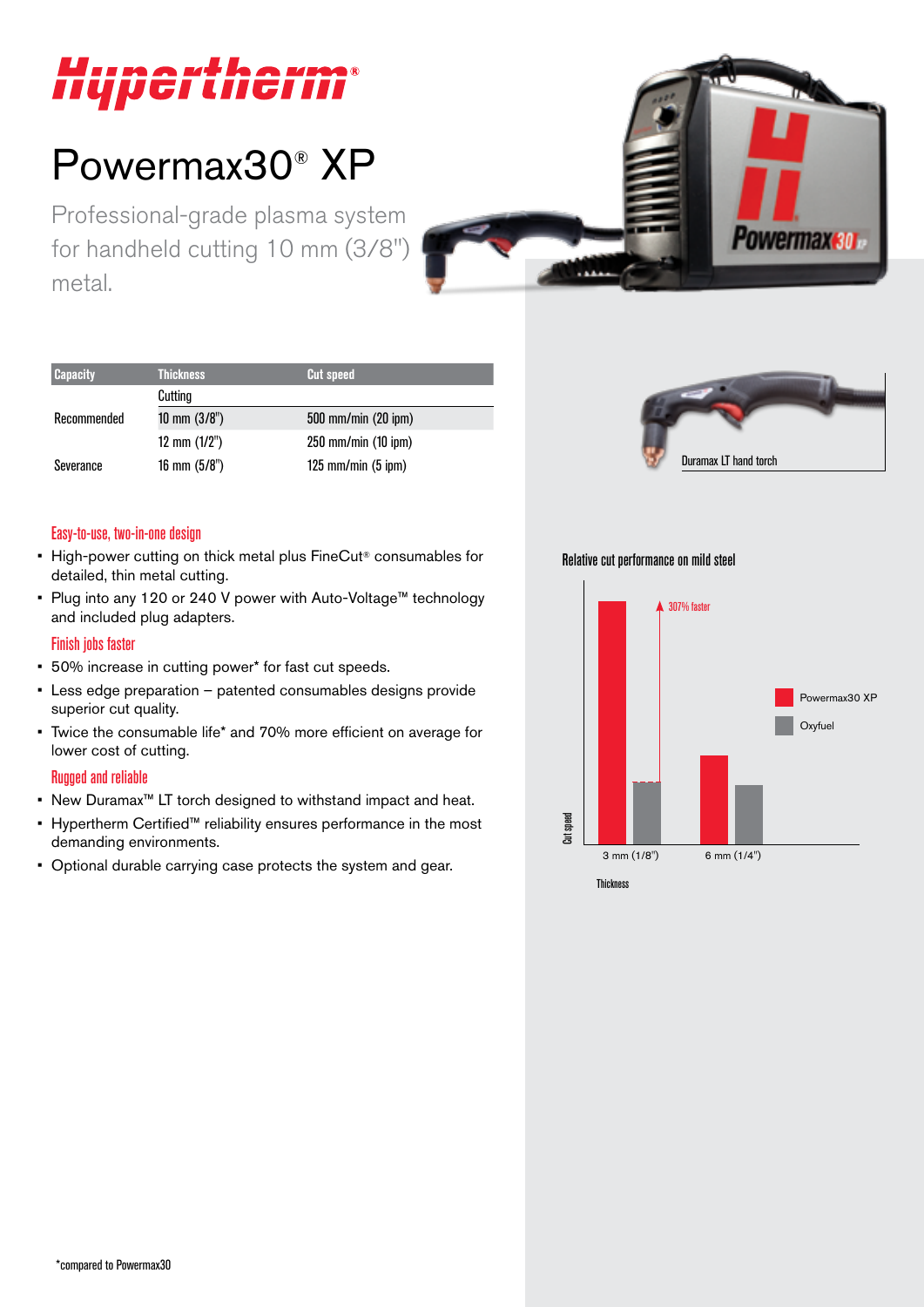#### System includes

- Power supply, 4,5 m (15') Duramax™ LT hand torch with standard consumables, 4,5 m (15') work clamp
- Operator and safety manuals
- Consumable kit with 1 standard nozzle, 1 electrode, 1 FineCut® nozzle and 1 FineCut deflector
- Carrying strap

#### Ordering information

| <b>Power supply</b>  | System part number with $4.5 \overline{m}$ (15 <sup>'</sup> ) Duramax LT torch $\overline{a}$ | System part number with 4,5 m (15') Duramax LT torch and carry case |
|----------------------|-----------------------------------------------------------------------------------------------|---------------------------------------------------------------------|
| $^{\circ}$ 120–240 V | 088081                                                                                        | 088080                                                              |

#### Torch consumable parts

| <b>Consumable</b><br>  type | <b>Torch type</b> | <b>Amperage</b> | <b>Shield/Deflector</b> | <b>Retaining cap</b> | <b>Nozzle</b>                        | <b>Electrode</b> | <b>Swirl ring</b> |
|-----------------------------|-------------------|-----------------|-------------------------|----------------------|--------------------------------------|------------------|-------------------|
| Standard                    | Hand              | 30              | 420116                  | 420114               | 420118                               | 420120           | 420211            |
| FineCut                     | Hand              | 30              | 420115                  | 420114               | 420117                               | 420120           | 420211            |
| HyAccess™                   | Hand              | 30              |                         | 420148               | 420144 (cutting)<br>420147 (gouging) | 420137           | 220670            |

#### Electrodes and nozzles are sold in packs of five, as well as combination packs of 2 electrodes and 2 nozzles.

| <b>Description</b>        | <b>Part number</b> |
|---------------------------|--------------------|
| Standard combo pack       | 428243             |
| <b>FineCut combo pack</b> | 428244             |

### Consumable kits



#### Essential consumable kit

Essential kits provide a convenient assortment of standard consumables for your Powermax system. The storage case protects and organizes your consumables and provides part number information for ease of reordering your consumables.

851479 Powermax30 XP kit



#### HyAccess consumable kit

Uniquely designed for accessibility, the patented HyAccess™ extended consumables provide the extra reach needed when cutting or gouging in hard to reach or confined spaces.

428337 HyAccess consumable kit

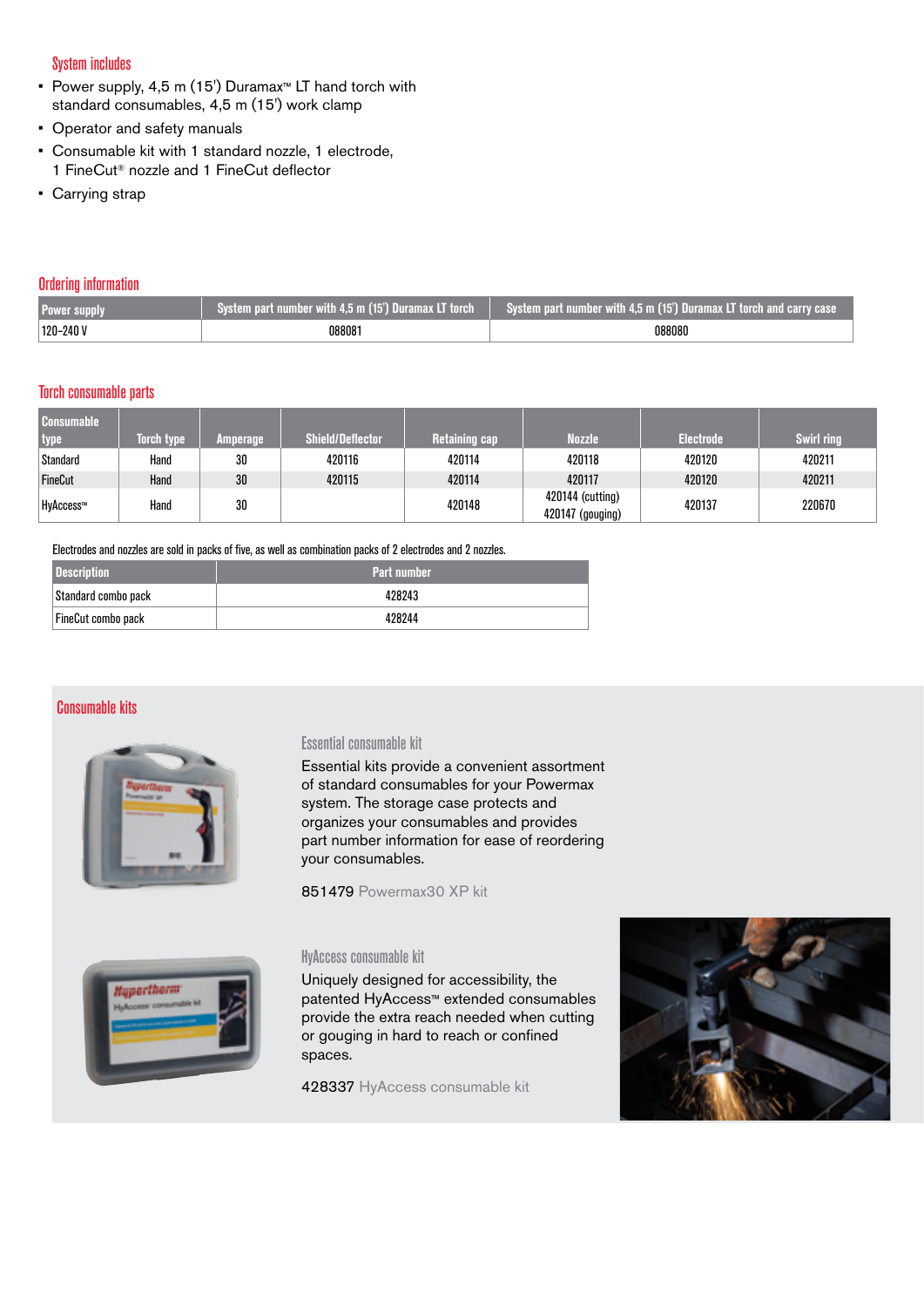#### **Specifications**

| <b>Input voltages</b>                       | 120-240 V, 1-PH, 50/60 Hz                                        |
|---------------------------------------------|------------------------------------------------------------------|
| Input current $@3,8$ kW                     | 120-240 V, 1-PH, 25,5-18,8 A                                     |
| <b>Output current</b>                       | $15 - 30$ A                                                      |
| Rated output voltage                        | <b>125 VDC</b>                                                   |
| Duty cycle $@$ 40 $^{\circ}$ C              | 35%, 240 V<br>20%, 120 V                                         |
| Open circuit voltage (OCV)                  | 256 VDC                                                          |
| <b>Dimensions with handles</b>              | 356 mm (14.0") D; 140 mm (5.5") W; 292<br>mm (11.5") H           |
| Weight w/4,5 m (15') torch                  | 9,7 kg (21.4 lbs)                                                |
| <b>Gas supply</b>                           | Clean, dry, oil-free air or nitrogen                             |
| Recommended gas inlet flow<br>rate/pressure | 113,3 l/min (4 scfm) $@$ 5,5 bar (80 psi)                        |
| Input power cable length                    | 3 m (10')                                                        |
| <b>Power supply type</b>                    | Inverter - IGBT                                                  |
| <b>Engine drive requirement</b>             | 5,5 kW for full 30 A output                                      |
| <b>Certifications</b>                       | CSA-certified for use in the Americas and<br>Asia, except China. |
| <b>Warranty</b>                             | Power supply: 3-year<br>Torch: 1-year                            |

# Cutting with 120 V input power

Use FineCut nozzle and deflector for cutting at 120 V input power. When operating at the maximum recommended output of 25 A, the cut capacities are:

- 6 mm (1/4") at 482 mm/min (19 ipm)
- 10 mm (3/8") at 203 mm/min (8 ipm)
- 12 mm (1/2") at 76 mm/min (3 ipm)

# Common applications

HVAC, mining, property/plant maintenance, fire and rescue, general fabrication, plus:



Agricultural



Vehicle repair and modification